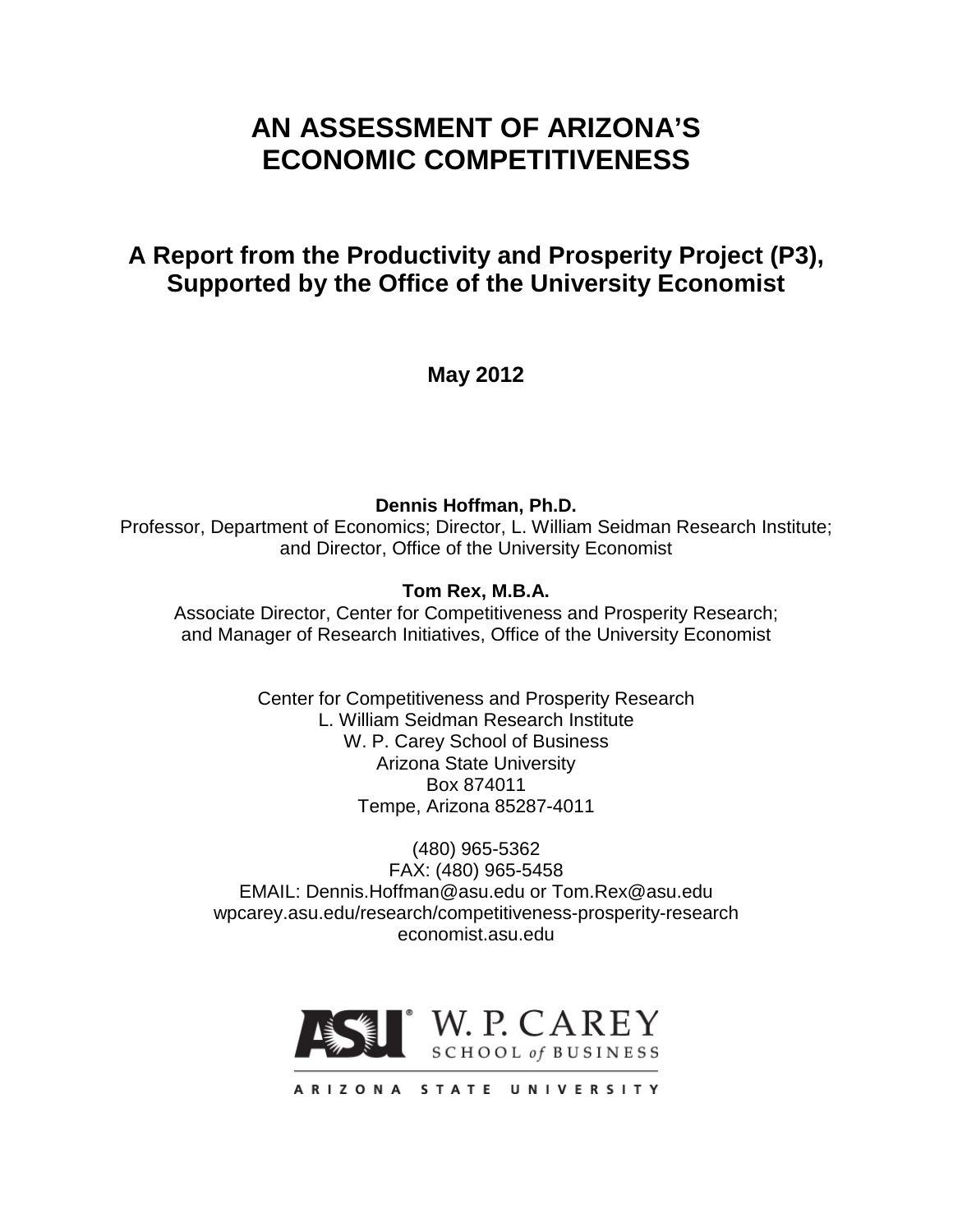# **TABLE OF CONTENTS**

| Summary                                 |  |
|-----------------------------------------|--|
| Background                              |  |
| Assessment of Arizona's Competitiveness |  |
| Outlook                                 |  |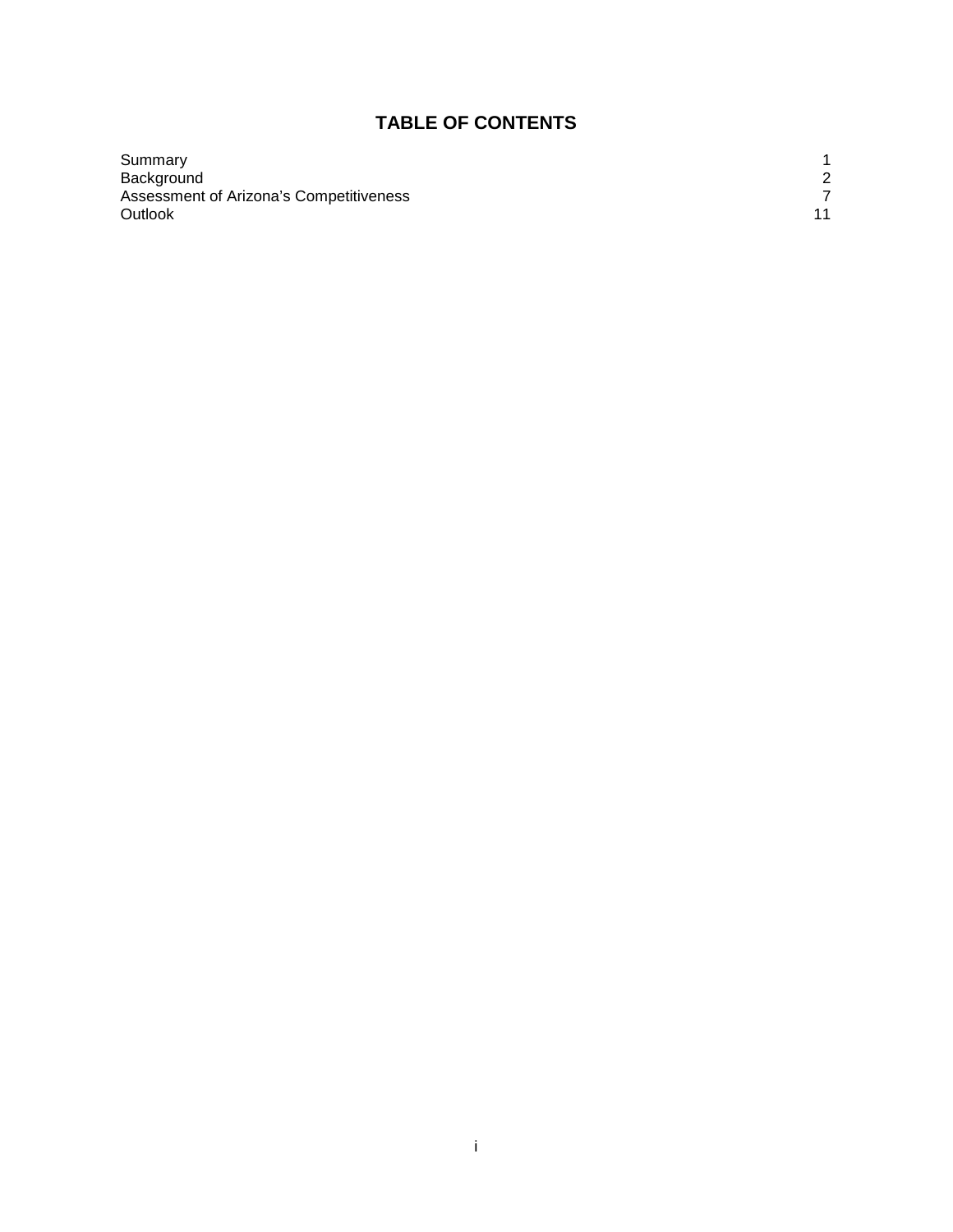#### **SUMMARY**

Regional economic competitiveness is a function of many factors, the most important of which are the quality and availability of the workforce, the quality and availability of infrastructure, and costs. Labor costs are most significant; the tax burden is relatively unimportant.

Education is a significant factor in determining the quality of the workforce. In recent decades, those growing up in Arizona have compared unfavorably on educational attainment and achievement. This weakness has been offset to some extent by an ability to attract workers from outside the state, in large part because of the state's climate and physical environment. Recruiting workers from out of state adds to business costs. The ability to attract a workforce should not be taken for granted in coming years.

Pieces of the physical infrastructure — airports and electrical power generation — are positive attributes in Arizona, but surface transportation has been a shortcoming. Infrastructure needs in coming years will be substantial, resulting from the state's fast growth and the need to replace or refurbish aging infrastructure.

Arizona has a competitive advantage with its relatively low labor costs. Other business costs, e.g. real estate and utilities, also are favorable. However, as the world's economy has shifted in recent decades, the importance of business costs has declined. For those economic activities that are highly cost conscious, the United States cannot compete with countries such as China and India. For other companies, costs are relatively less important than the other location factors.

Over the last two decades, Arizona's politicians have taken considerable action to reduce taxes. However, most of the tax cuts have been to individual taxes, which have little effect on economic development. Arizona now has a very low individual tax burden. In contrast, business taxes as of 2012 range from comparatively low for small unincorporated businesses, most of which serve the local population and do little to drive economic growth, to high for large industrial businesses with considerable personal property.

Due to legislative actions over the last two years, the business tax burden will decline significantly between fiscal years 2014 and 2019. Incentives also have been enhanced.

These tax reductions/enhanced use of incentives will remove \$645 million (nominally) from the state government's general fund. This comes on top of \$1.6 billion (nominally) in tax cuts over the prior two decades, which amount to nearly \$3 billion when translated to today's economy. As a result, spending already has fallen sharply and is below the national norm; spending on education is among the lowest in the nation. Because of the new tax cuts, public spending will need to decline further the next time economic growth slows. The erosion of revenue will prevent the state from providing its historical level/quality of public services and infrastructure.

Thus, while the recent packages of business tax reductions and enhanced incentives taken individually will boost competitiveness, this will be offset by an inability to provide the public infrastructure and services needed by businesses. To achieve a net gain in competitiveness, public revenues will need to be enhanced by raising the tax burden on individuals, which is very low relative to ability to pay, historical levels, and the burden in other states.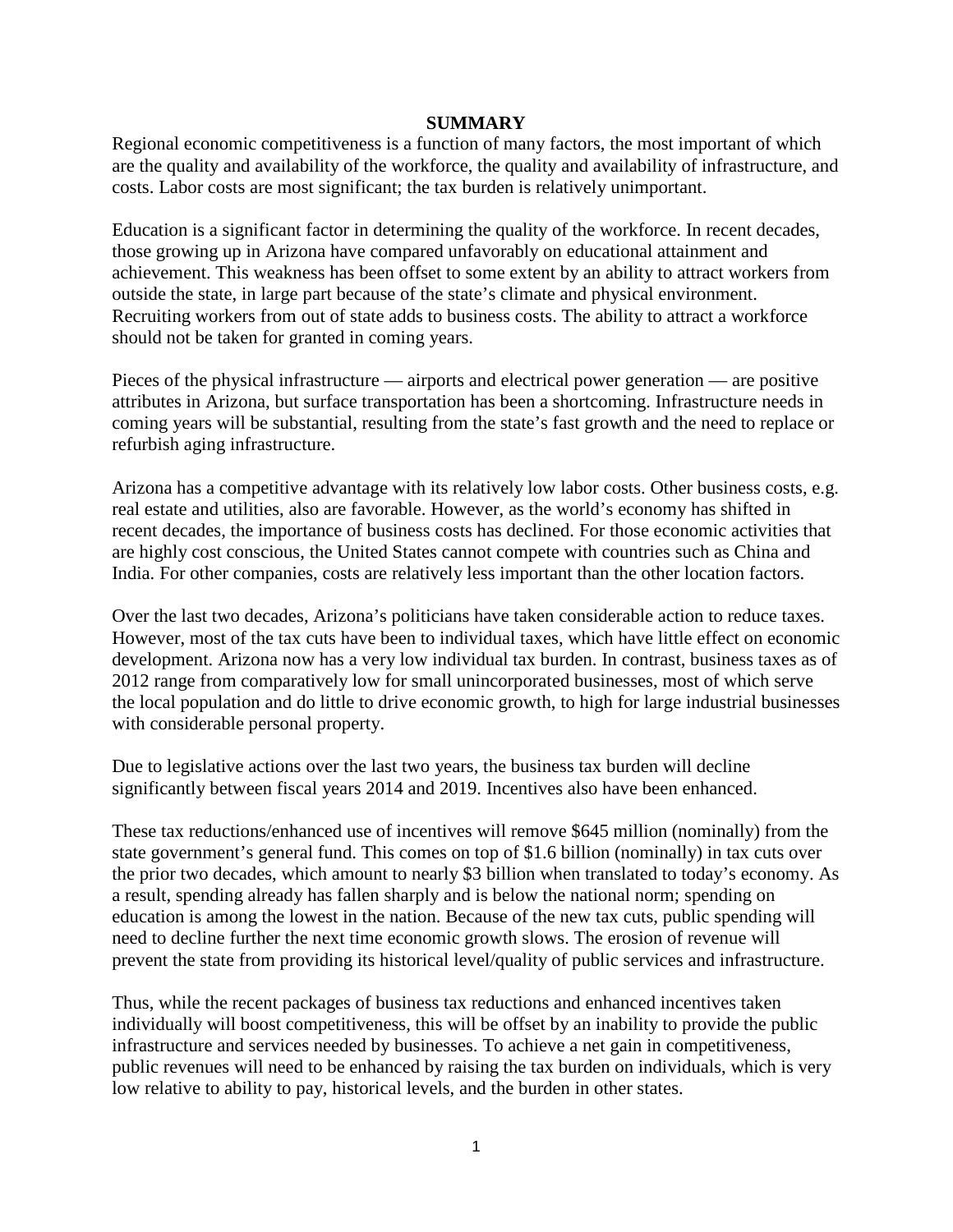#### **BACKGROUND**

In order to evaluate Arizona's economic competitiveness and performance, several fundamental economic realities must be understood. For a more expansive discussion of such factors, see "Roadmap to Arizona's Economic Recovery," January 2010, [http://economist.asu.edu/public](http://economist.asu.edu/public-finance)[finance.](http://economist.asu.edu/public-finance)

#### **The Economic Cycle**

Nationally, the economy follows a cycle in which a period of economic growth that typically lasts from a few to several years is followed by a recession (a contraction in the size of the economy) that usually lasts from several months to a little more than a year. The growth phase frequently is split into two parts: (1) a recovery from the losses experienced during the recession, which generally takes only months to complete, and  $(2)$  an expansion.

Arizona's economic growth follows a cycle that is very close in timing to the national economic cycle. Like other fast-growing states in which construction and real estate — highly cyclical activities — are a disproportionately large share of the economy, Arizona has one of the most cyclical economies in the nation. Aggregate growth, as measured for example by gross domestic product or employment, is much faster in Arizona than the national average during economic expansions, but Arizona's economy may decline by as much or more than the U.S. average during recessions.

While aggregate growth receives the most attention, gauges of productivity and prosperity, such as gross domestic product per employee and per capita income, are better indicators of economic competitiveness and performance. Productivity growth leads to gains in prosperity: the ultimate economic goal. Productivity and prosperity measures also rise and fall cyclically, with gains in Arizona typically a little greater than the national average during expansions but with declines larger than average during recessions. On net, Arizona's economic performance based on productivity and prosperity measures has been mediocre for decades, with the state comparing less favorably to other states than it did during the 1970s and early 1980s.

The last economic cycle, which ran from the end of the prior recession at the end of 2001 through the end of the latest recession in 2009, was unusually extreme nationally and especially in Arizona. Following a slow start in 2002 and 2003, the economy boomed from 2004 through 2006. Arizona experienced its fastest aggregate growth in history during these years, though its gains in productivity and prosperity were typical. The boom turned into a recession that began at the end of 2007 and lasted into the summer of 2009 nationally and into 2010 in Arizona. This was the longest and deepest downturn since the Great Depression of the 1930s, measured both by aggregate and prosperity measures.

The recovery from the last recession has been slow. Given the magnitude of the losses during the recession, a recovery back to prerecessionary levels is only partially complete nationally years after the end of the recession. The recovery is especially slow as measured by employment and unemployment. Though the pace of growth in Arizona since late 2010 has roughly matched the national average, the state has much further to go to regain its prerecessionary level. Moreover, in prior cycles, Arizona's growth was much faster than the U.S. average two or more years after the end of the recession.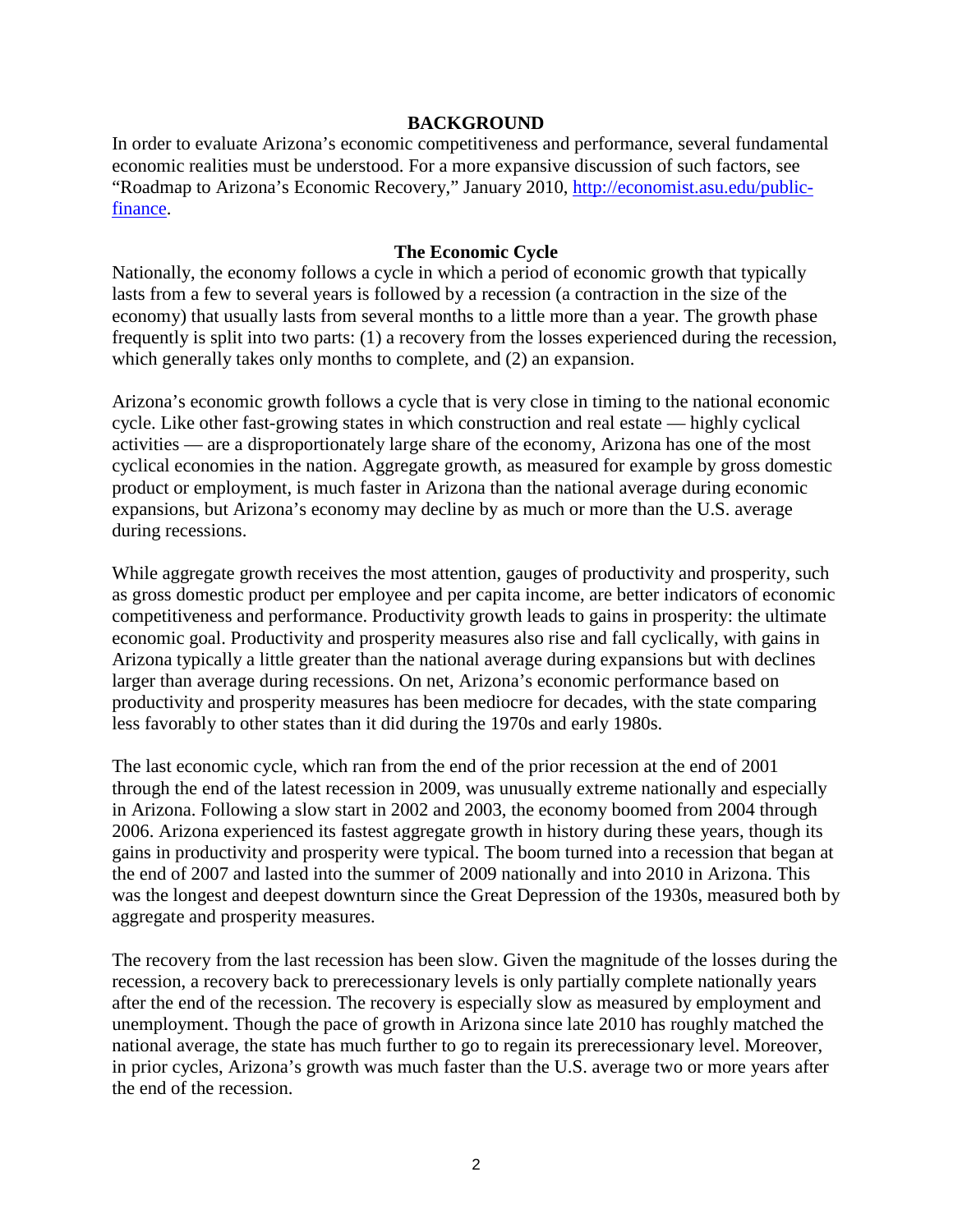#### **Drivers of Economic Growth**

A significant dichotomy exists in the nature of economic activities in any region. Relatively few companies sell the majority of their goods and services to customers located outside the region, but these companies form the region's economic base and are responsible for the health and growth of the regional economy. Such activities — variously called "export," "tradable" or "basic" — import money into the state and thereby "drive" the economy. In contrast, most companies predominantly sell their goods and services to local residents and local businesses. These "population-serving" activities respond to conditions within the economic base and do not cause economic growth.

Few economic activities sell wholly to customers outside the local area or entirely to local residents, but in some cases, the customers are predominantly one or the other. Classic tradable activities include many manufacturing, mining, and agricultural activities that have a high percentage of sales made to customers from outside the local area. Other activities that primarily import money into a region rather than sell to local residents include tourism and some services, such as call centers of a national company serving a market area greater than the local area.

A few tradable activities, such as a copper mine, are location specific but many, such as most of manufacturing, can locate anywhere since their customers are spread out across the country or the globe. In contrast, largely nontradable economic activities are location specific since they sell their goods or services to local customers.

To illustrate the relationship between tradable and nontradable activities, consider the extreme case of a community that is wholly dependent on one tradable activity. Historically in some mining towns, the output of the mine has been the sole tradable product. No one lived in the area until the mine began to hire workers. While the mine was operating, a variety of nontradable activities sprang up to serve those employed at the mine. When the mine closed, the mine's employees left the town and the businesses engaged in nontradable activities immediately lost most of their customers (all except those individuals working at other nontradable activities). A community cannot survive by selling goods and services to each other because "leakages" inevitably occur — local dollars leave the community to purchase goods and services not available locally. Without a means of importing money into the community to offset these leakages, the nontradable businesses in a former mining town eventually shut down, resulting in a ghost town.

Regional economic development interests do not need to be concerned about attracting companies to serve local residents and businesses. If an unmet demand is present, a company will fill the opening without any intervention from local governments or economic development agencies. (However, cities within a metro area compete with each other to attract companies serving the local population in order to receive the tax benefits of the economic activity. This competition is unhealthy from the perspective of the metro area.) Regional economic development focuses on tradable activities since communities located outside the region — in other states or in other nations — are competing to become the home of these tradable activities.

However, not all export industries have an equal effect on the regional economy. The wage level is one important distinction. A low-paying base industry such as tourism has a much lesser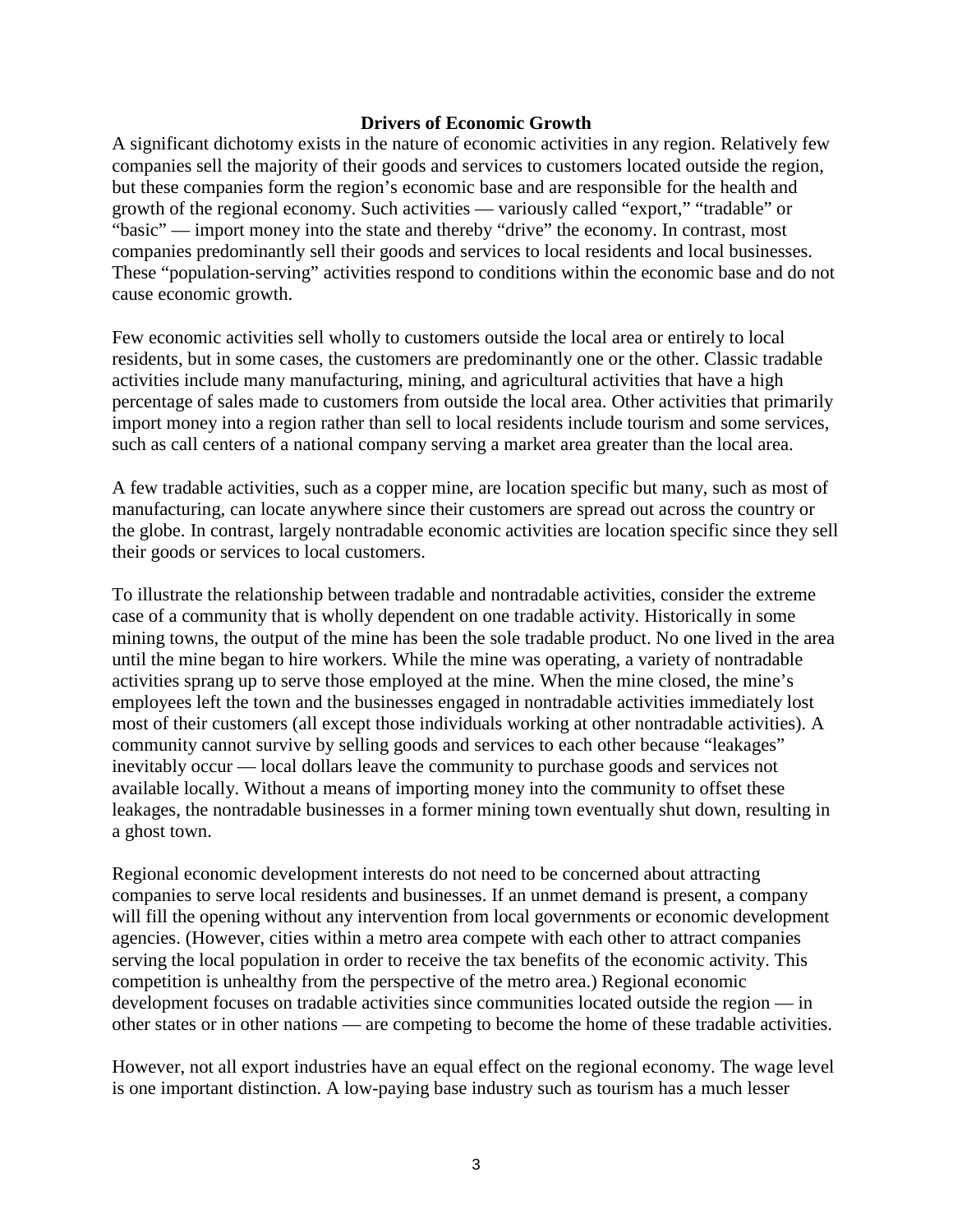impact per employee than does a high-paying base industry, such as high-technology manufacturing. A second practical distinction is the industry's prospect for growth. Some base industries are unlikely to be a source of future growth. Mining, for example, is limited by dwindling natural resources. Many of the mature manufacturing industries have limited growth prospects.

# **The Effects of Public Policy on Economic Growth**

The media and the public are quick to blame politicians during periods of economic malaise. For example, the re-election bids of Jimmy Carter in 1980 and George H.W. Bush in 1992 were derailed in large part by economic conditions. Similarly, politicians frequently take credit during periods of economic growth. In reality, politicians — and public policy in general — have little effect on economic conditions in the short term. State and local governments in particular have few tools with which to influence near-term economic conditions. Basic economic forces, particularly as manifested in the economic cycle, are far more powerful than public policies.

In recent years, considerable attention was given to government actions to stimulate the economy. The federal government has some ability to stimulate the economy during a recession. Unlike state and local governments, the federal government can run a deficit and therefore can increase public spending without increasing taxes or other revenues. It did that in recent years, particularly with the American Recovery and Reinvestment Act (ARRA) passed in 2009. In addition, the Federal Reserve Board has a variety of tools that can be employed to battle a recession. It continues to aggressively use the tools at its disposal. The recession would have been longer and deeper than it was had the federal government not taken these actions.

The most effective way to have a fast impact on the economy is to increase public spending for the purpose of building physical infrastructure, such as roads. (See "Creating Jobs in Arizona by Building and Renovating Physical Infrastructure," October 2011, [http://economist.asu.edu/public-finance.](http://economist.asu.edu/public-finance)) As money is released to construction and related businesses deeply impacted by the recession, people are put to work and in turn increase their spending. All sectors of the economy benefit.

ARRA included substantial monies for infrastructure projects. However, given the poor evaluations of the nation's existing physical infrastructure, very considerable needs remain.

State and local governments as well as to the federal government can engage in infrastructure building. Indeed, it is the only way in which a state or local government can have a meaningful impact on the economy in the short term. Like nearly all capital projects, the funding for such a stimulus program comes from long-term debt financing. However, this tool was little used in Arizona in recent years to combat the recession, despite a backlog of infrastructure projects previously identified as needed.

In the longer term, a larger number of public policies can influence economic performance. The public policies that most affect economic performance are those that directly affect the location factors most important to businesses.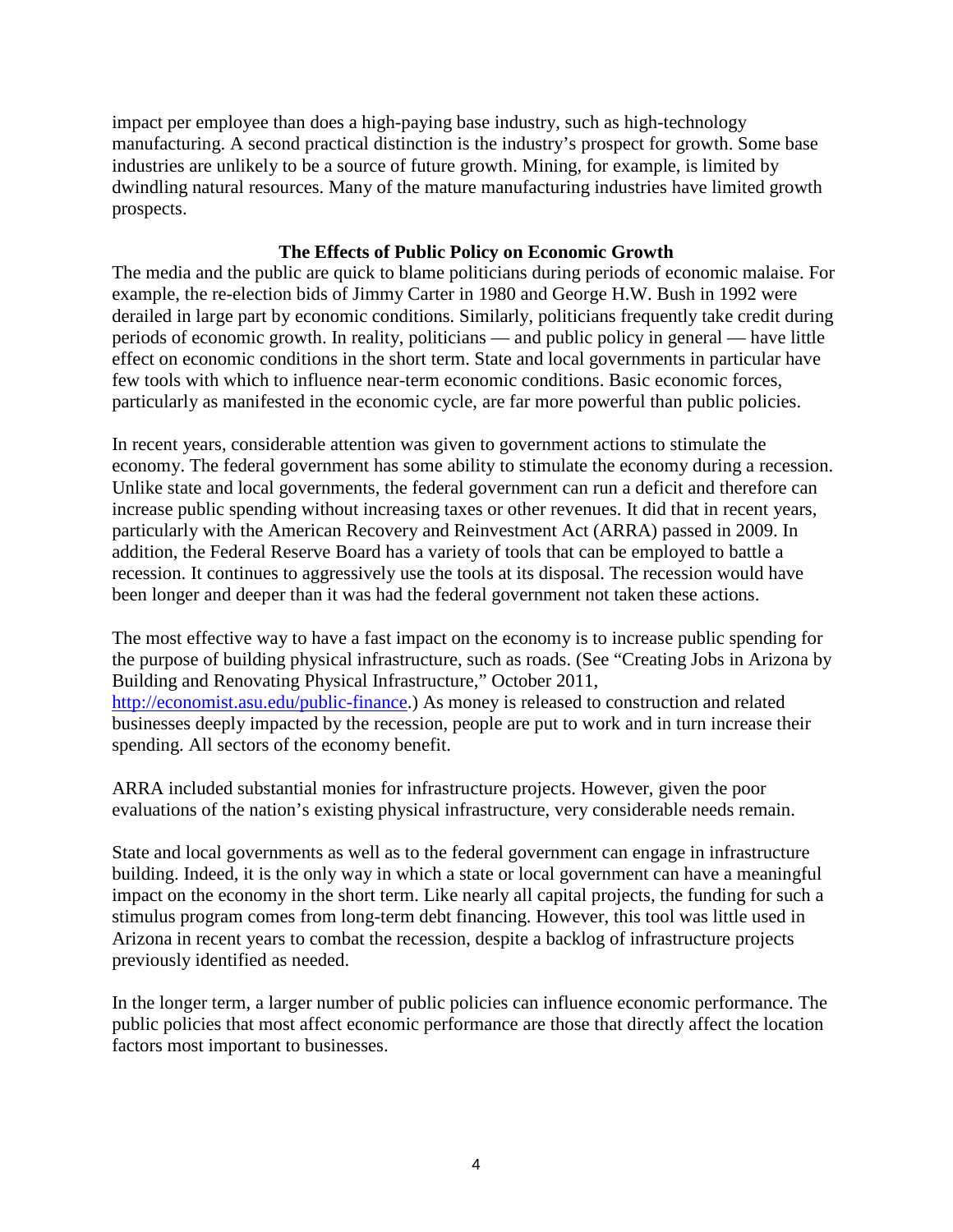# **Location Factors and Economic Development**

A region must be economically competitive to become more prosperous. Competitiveness is determined by a long list of regional attributes (location factors), sometimes collectively referred to as the business climate. Economic competitiveness is necessary for all three forms of economic development: attracting companies to move to the region, encouraging existing companies to remain and expand in the region, and fostering new businesses.

The regional factors deemed most important vary by company and by industry. Yet most rankings of location factors do not distinguish between the many kinds of export activities. The most important factors considered by the average company when looking to move or to locate a new facility includes

- The quality and availability of the workforce.
- The quality and availability of the physical infrastructure. Transportation airports and surface transportation — and utilities are most often mentioned.
- Cost factors. Labor costs are the most important of the cost factors, but tax burdens, real estate costs, and energy costs all are common considerations. Once a region has been selected as a finalist in a company's site selection process, the availability and flexibility of incentives often makes a difference.

Other regional attributes of importance include the availability of land and buildings and the regulatory environment.

Some of the important location factors, such as labor and real estate costs, are largely beyond the purview of public policy. In contrast, the public sector is largely responsible for the transportation infrastructure and public education; the latter is a significant contributor to workforce quality. While taxes can be an important location factor, they must be evaluated in the broad context that they are the price paid for the public infrastructure and public services that are important to businesses.

The list of important location factors can be very different for the high-paying, high-technology industries that are expected to lead the nation's economic growth during the 21st century. Within these industries, the list of factors important in siting a headquarters or research and development (R&D) facility can be quite different from the most important factors in locating a manufacturing plant or some other type of facility.

In order to distinguish between the different industries and different types of facilities, economic development experts in the Phoenix area were polled regarding what they believed to be the most important factors (see "Site Selection Factors Vary Widely by Economic Cluster," *Arizona Business*, November 2000). They were asked to differentiate between the type of company facility and were asked to list the factors most important to each of eight export industry clusters that either were already of particular significance in the Phoenix area or were a target for future growth. The selected clusters were aerospace, bioindustry, call centers, environmental technology, plastics, software, transportation, and "high tech" (other than the high-tech clusters mentioned specifically, and including electronics). Each of these clusters was selected either in the original Arizona Strategic Planning for Economic Development effort during the early 1990s or shortly thereafter. Several, but not all, of these clusters are high paying and are heavy users/producers of technology.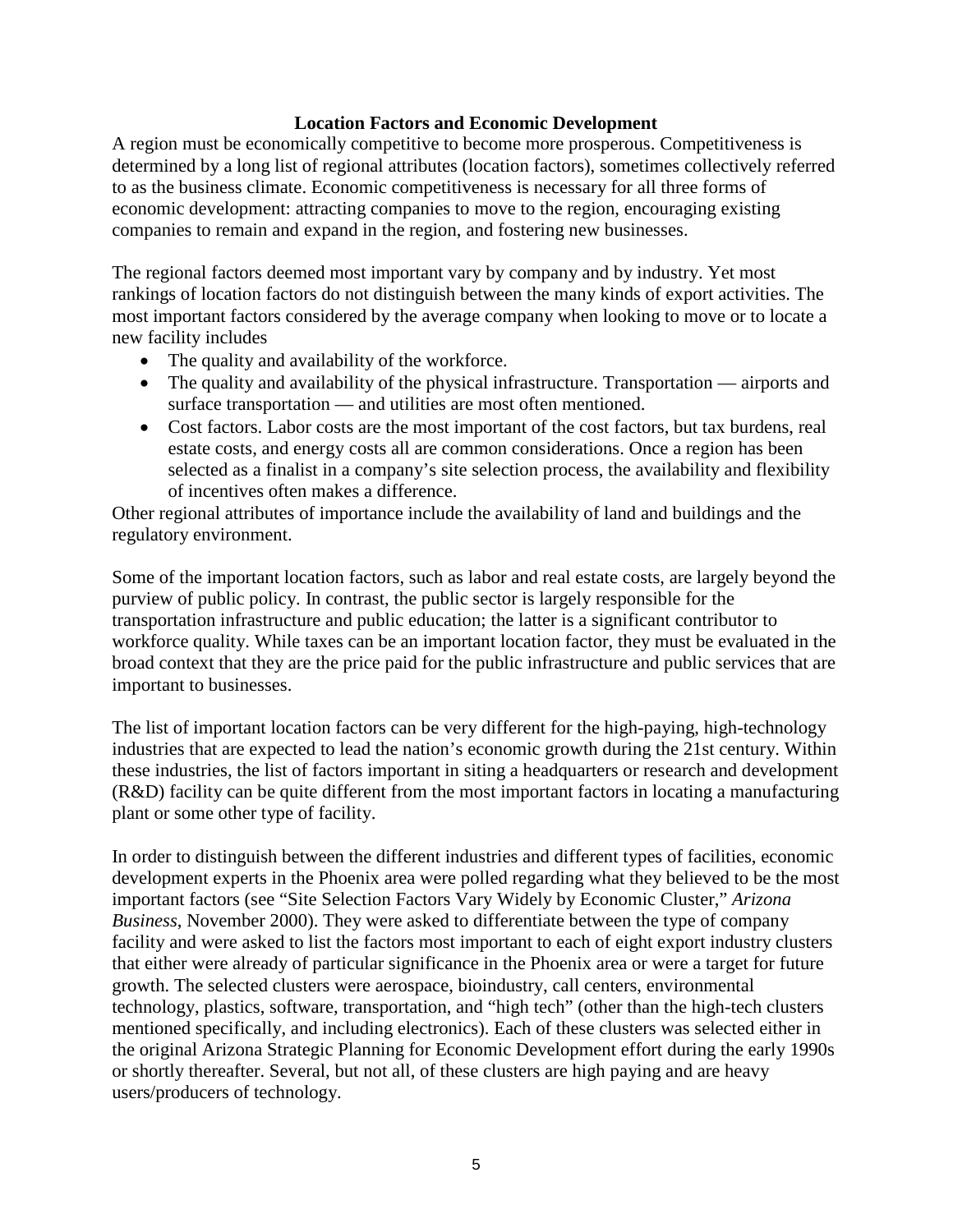In general, the most important factors for both headquarters/R&D facilities and manufacturing/other types of company facilities were labor costs, the availability of a skilled workforce, and educational opportunities and quality. For manufacturing/other types of facilities, the cost of utilities and the airport infrastructure also were rated very highly, though neither of these even made the list of important factors for headquarters/R&D facilities.

Several other factors also were considered to be important. Those on the list of both headquarters/R&D facilities and manufacturing/other facilities included the availability of land and leased space, the telecommunications infrastructure, and the education infrastructure. The proximity to universities and research centers also was on the list for headquarters/R&D facilities. For manufacturing/other facilities, land costs and lease rates, power and water availability, and regulations also were considered to be important.

Notably lacking from this listing are business taxes and incentives. Each was considered to be important for certain types of facilities in some clusters, but overall was not considered to be as important as the factors mentioned above for the selected clusters. Also notable is that two of the three most important factors to all types of facilities are related to education: the availability of a skilled workforce, and educational opportunities and quality (important to the company as a component of a skilled workforce and important to the company's employees as a component of their quality of life). Two additional education factors were considered to be important: the education infrastructure and proximity to universities and research centers.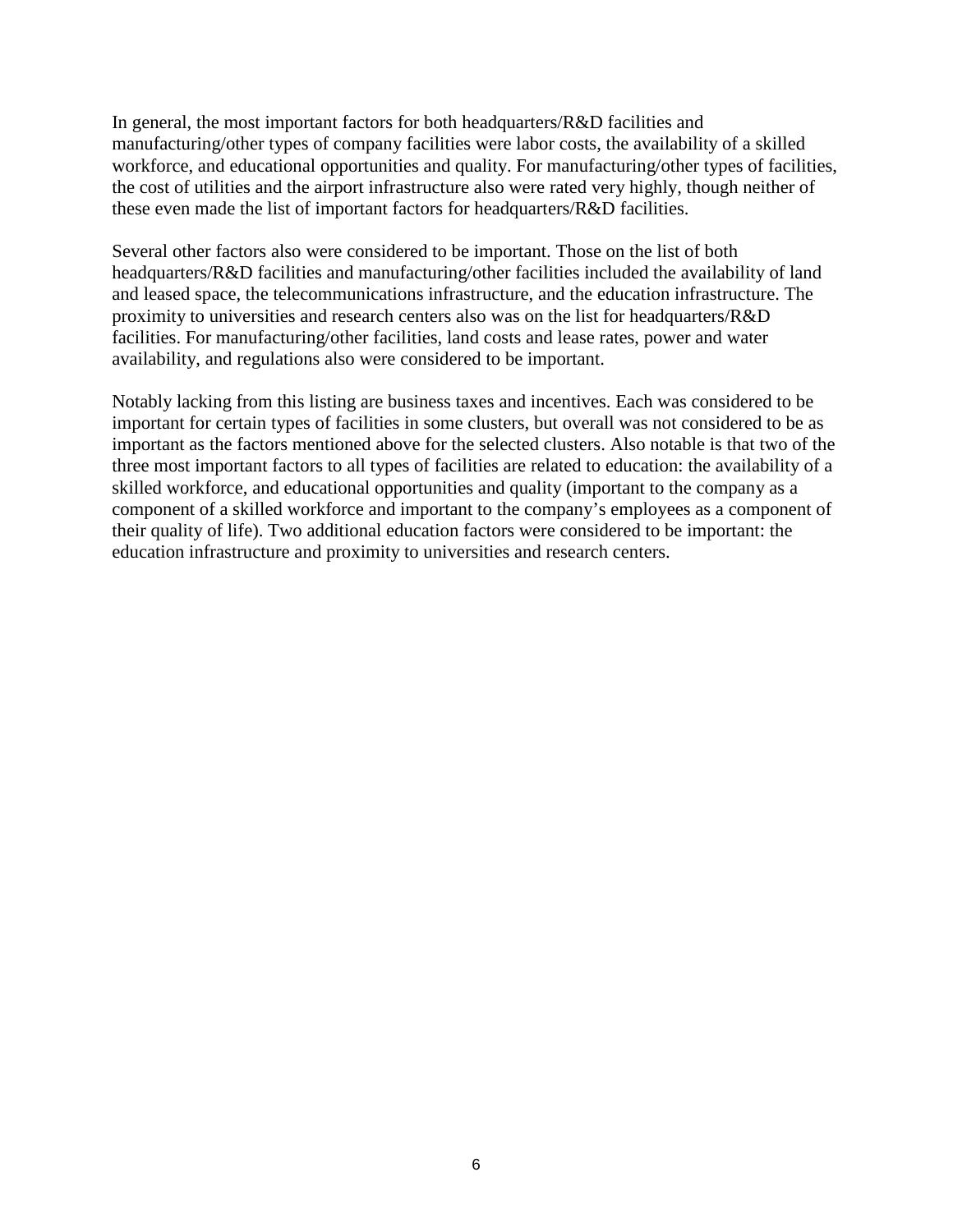# **ASSESSMENT OF ARIZONA'S COMPETITIVENESS**

Public assessments of the state's business climate have ranged from good to poor. The methodology employed and the weighting of the importance of the various location factors account for the wide variation. Low labor costs and the state's natural attractions (climate and landforms) help offset the state's mediocre or worse evaluation on most of the other factors.

## **Quality and Availability of the Workforce**

Evaluations of the workforce are dependent in part on the types of jobs being created. Workforce quality is less important in an economy with a disproportionate number of low-skill, low-wage jobs than in an economy built on high-skill, technological jobs.

Educational attainment and achievement are important aspects of the quality of the workforce. The public sector has a large role in determining how a region compares on these factors. Experience and skills learned after leaving school also are important, but are more difficult to evaluate and are less influenced by public policies (though public job training programs play a role).

Arizona compares poorly on the educational attainment and achievement of those who obtained their education in Arizona. The deficiencies extend across Arizona geographically and by racial/ethnic group, but are most severe in rural areas and among Native Americans and Hispanics. Though not the only cause of the deficiencies, the very low public educational expenditures per student in Arizona (nearly the lowest in the nation for K-12 schools and below average for higher education) contribute. In the first half of Arizona's statehood, educational spending per student was above the national norm and the educational attainment of Arizonans was above average. As spending declined relative to other states, so did the relative attainment of the state's residents.

The substandard educational quality of those educated in Arizona has been partially offset by the historical ease with which employers have been able to attract workers from elsewhere in the country. However, long-distance hiring adds to a company's costs. Further, the attractiveness of the state to workers elsewhere in the country will not last forever. The increasing size of the Phoenix area will lead to greater urban disamenities and more difficulty attracting workers.

### **Quality and Availability of the Physical Infrastructure**

Some aspects of Arizona's physical infrastructure compare favorably. Utilities, particularly electrical power generation, are a positive. Phoenix Sky Harbor Airport also rates favorably. In contrast, surface transportation is perceived negatively.

The assessment of the education infrastructure is mixed. The universities and community colleges are highly regarded and the numerous community college campuses are a plus, but the state has relatively few university campuses. The K-12 infrastructure is assessed less positively — not because of a lack of facilities but because some of the facilities are deemed to be inadequate to prepare students for life in the increasingly technological 21st century.

Even for those components of the physical infrastructure that currently compare favorably, coming needs are great. (See "Preparing for an Arizona of 10 Million People: Meeting the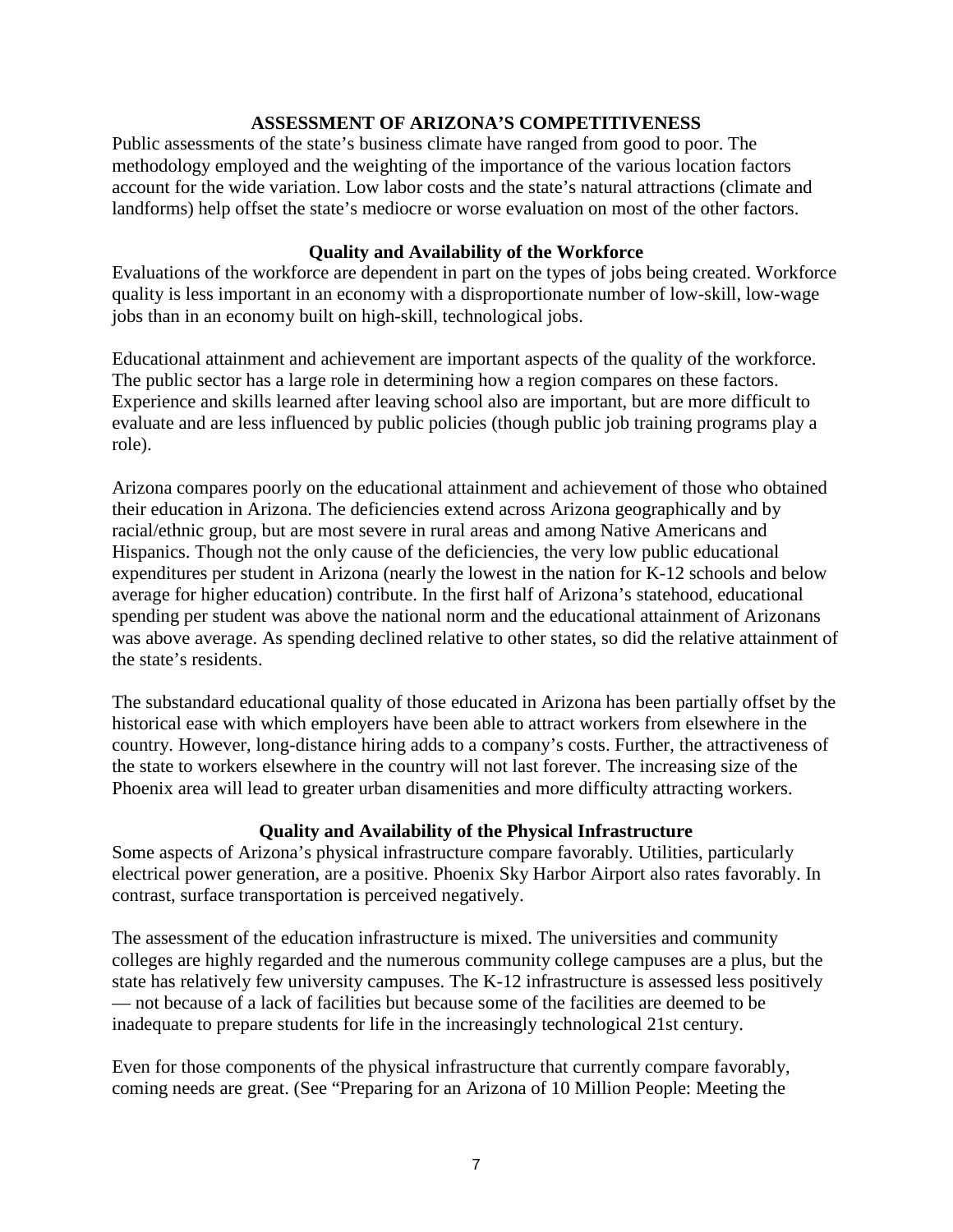Infrastructure Challenges of Growth," November 2008,

[http://economist.asu.edu/p3/competitiveness.](http://economist.asu.edu/p3/competitiveness)) The state historically has struggled to keep up with population growth. In addition, as the state ages, so does its physical infrastructure, increasing the need for costly rehabilitation or replacement of existing infrastructure. Most of the physical infrastructure is the responsibility of the public sector.

#### **Cost Factors**

In general, costs are of more significance to mature industries that are less technologically dependent and pay lower wages. The United States, and each of its states, cannot compete for these industries on the basis of cost, with competition now coming from countries such as China and India. In the past, Arizona attempted to attract cost-sensitive operations but that strategy is no longer viable, even though the state's labor costs are less than the national average. Instead, Arizona and the rest of the country in the 21st century must compete based on innovation and the development of new and better technologies. Because of this, education and research and development have become particularly important factors in determining the economic competitiveness of a region. The importance of cost factors has declined over time.

Public policy cannot have much influence on labor costs, the most important cost factor. Similarly, most other costs, such as for real estate and energy, are predominantly set by the private sector. However, the public sector does collect taxes and other revenues, which represent the price of public goods and services. The use of incentives by the public sector affects the revenues collected from businesses.

### **Taxes and Incentives**

Taxes receive considerable attention in Arizona despite their small impact on the economy. For perspective, all state and local government taxes combined account for less than 2 percent of operating income for the average business. Moreover, taxes merely represent the price paid for government services consumed. Thus, the issue really is whether businesses pay a disproportionate share of the taxes collected relative to their utilization of public services and infrastructure.

The overall tax burden in Arizona currently is below the average of the states. (See "The Tax Burden in Arizona," May 2009 [http://economist.asu.edu/public-finance.](http://economist.asu.edu/public-finance)) The overall comparison is a function of a very low individual tax burden and a burden on businesses that ranges from low to high, depending on the nature of the business. In general, very small unincorporated businesses have a low tax burden relative to counterparts in other states. This low burden has little positive effect on the economy since few small businesses are part of the economic base; similarly, the very low individual tax burden has little positive effect on the economy. In contrast, large industrial companies with considerable personal property — which make up a large share of Arizona's export base — have a high tax burden relative to counterparts in other states. These businesses pay a relatively high price for their consumption of public services and infrastructure.

The overall tax burden in Arizona is lower than it was historically. This primarily results from nearly two decades of individual tax reductions, but business taxes also have been lowered over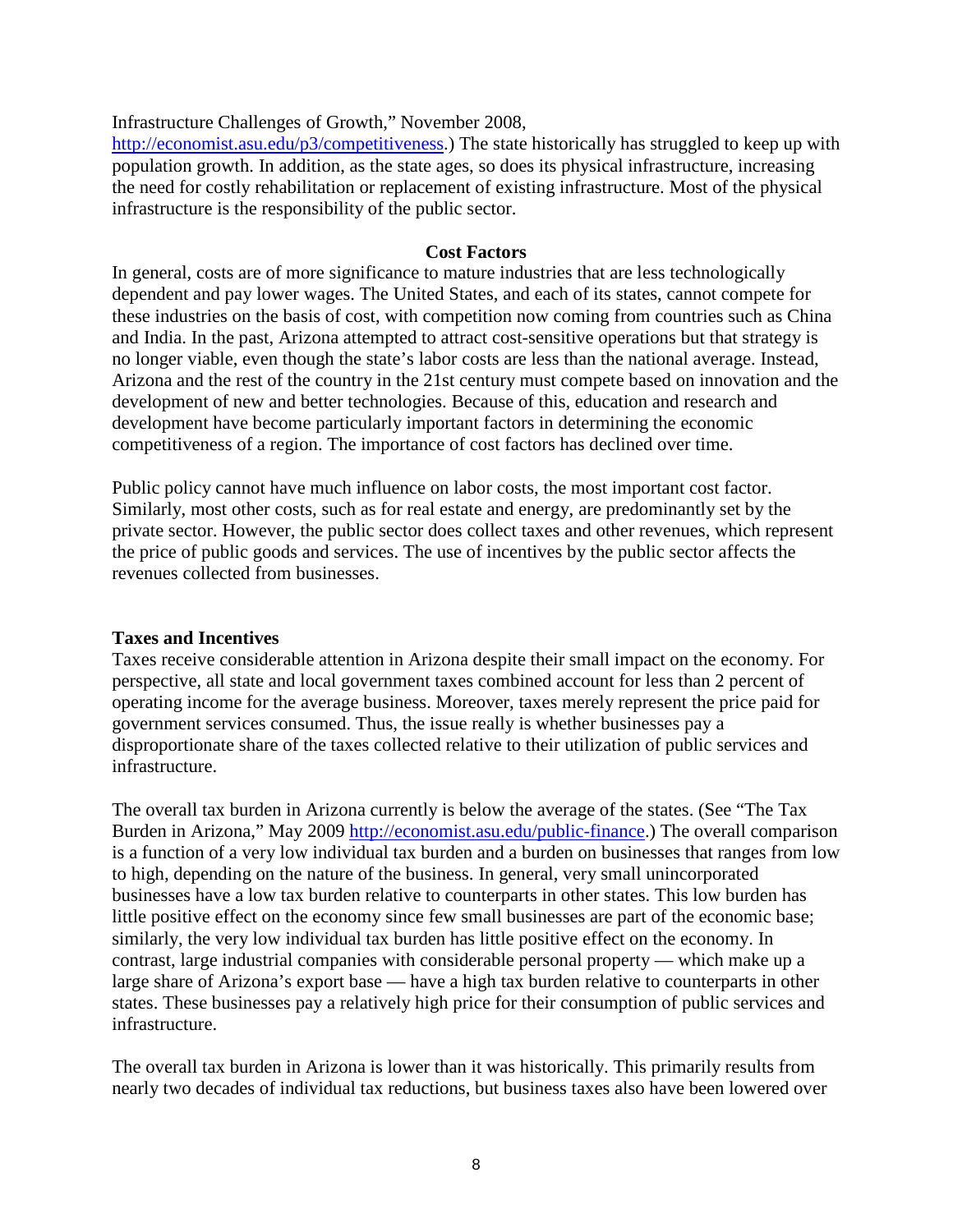this period. In nominal terms, the tax reductions implemented between the early 1990s and the current time sum to \$1.6 billion. The cumulative effect of these state government individual and business tax reductions, adjusted for inflation and the state's population growth, total nearly \$3 billion per year. As a result, public spending has declined; state general fund spending has dropped from a historical average of about \$49 per \$1,000 of personal income to around \$35.

Further business tax reductions passed by the Arizona Legislature in 2011 and 2012 will not begun to phase in until fiscal year 2014, but will result in a significantly lower business tax burden once they are fully implemented. Including associated measures such as tax credits, an additional \$645 million (in nominal terms) will be removed from the revenue stream by fiscal year 2019.

The legislation of 2011 (HB2001 from the second special session) was far ranging. A reduction in the corporate income tax rate is expected to result in a \$270 million reduction in revenue when fully implemented in fiscal year 2018. The phase-in of an increase in the corporate sales factor will cause an additional \$84 million reduction in corporate income taxes. Combined with smaller reductions in property taxes, corporations — currently disproportionately taxed — will realize substantial tax relief. (Individuals also benefit from the legislation due to an increase in the homeowner's rebate percentage.)

The 2011 legislation also transformed the Arizona Department of Commerce into the Arizona Commerce Authority, with a focus on economic development. The availability of incentives intended to help companies decide to move to, or expand operations in, Arizona was expanded, including a "deal-closing" fund and a credit for job creation. Unlike the tax reductions, these went into effect in fiscal year 2012.

The legislation passed in 2012 (HB2815) primarily affected the income tax. The main feature is a reduction in long-term capital gains. Tax credits also were expanded. Subsidies can flow to some businesses that have no tax liability due to transferability of the credits.

The record in Arizona and elsewhere across the country is that tax reductions have a measurable impact on economic performance only under certain conditions. A basic requirement is that a tax rate is high and is lowered enough to bring it to a competitive level. While reductions in uncompetitive business taxes can have a significant impact, the effects from reductions in personal taxes are modest.

Though Arizona's tax burden has been reduced significantly over the last two decades, most of the reductions were to personal taxes that were not out of line before the reductions took effect. Thus, no measureable positive effect on Arizona's economic performance can be found from the tax cuts, even before the onset of the recent recession, which was much more severe in Arizona than nationally.

The business tax reductions passed in the last two years have the potential for a greater economic effect. However, they have not begun to phase in and companies can take years to make a relocation/expansion decision. Thus, it is unrealistic to expect a company to have already made a relocation/expansion — a process that typically takes years to complete — based on recent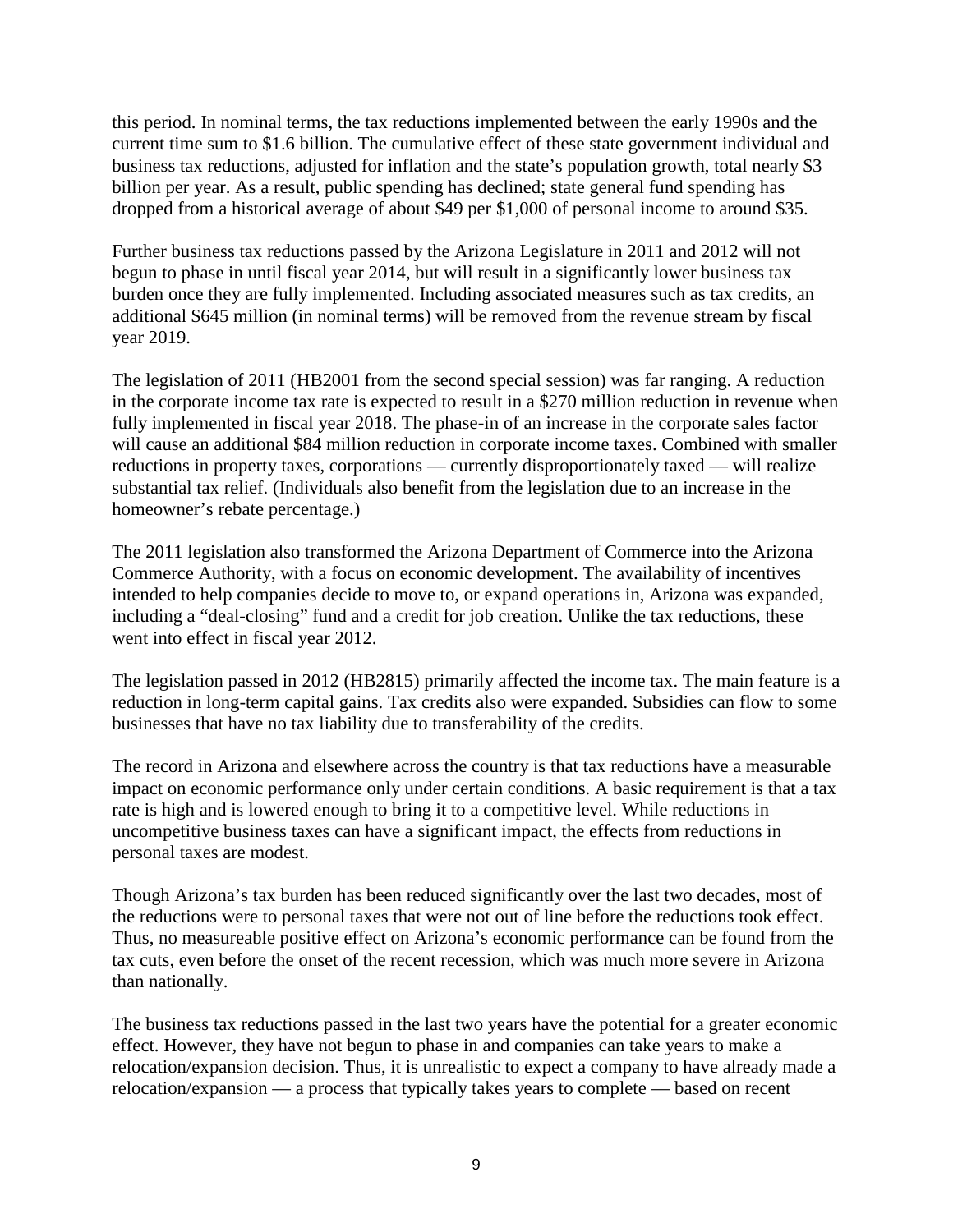changes in tax rates. Moreover, it is not likely that the new incentives have had a significant effect. That Arizona's economic recovery is proceeding only at the pace of the nation despite deeper declines during the recession is evidence that any positive effects from the legislation of the last two years are in the future.

#### **Other Factors**

Various other factors are important to companies, though it should be remembered that their significance in most cases is much less than the major factors of labor quality/availability, infrastructure quality/availability, and labor costs.

The availability of land generally is not an issue in Arizona. Though private land represents a small share of the total, state lands that can be converted to private land are numerous. In the Phoenix area, however, the sheer size of the area means that most of the available land is far from the core of the metro area.

The regulatory environment is important to some economic activities, particularly manufacturing. Generally, the state compares favorably in this regard.

Companies — at least those employing highly educated and well-paid individuals — are concerned more generally with the quality of life that a place provides. This is important in attracting and retaining workers, so it has a direct link to the success of a company in a particular location.

Arizona has long been attractive to workers because of its perceived high quality of life. This perception has been heavily tied to the state's climate and physical environment. Most other aspects of the quality of life are at best mediocre in Arizona. In some components, conditions are deteriorating in the Phoenix area — in which more than 70 percent of the state's economic activity occurs — as a result of the area's large and increasing size. Moreover, more educated individuals generally are more discerning regarding the quality of life, taking into consideration educational quality, crime, transportation services, and a variety of other factors. Thus, Arizona cannot expect that its natural amenities of climate and landscapes will continue to be enough to attract companies and workers.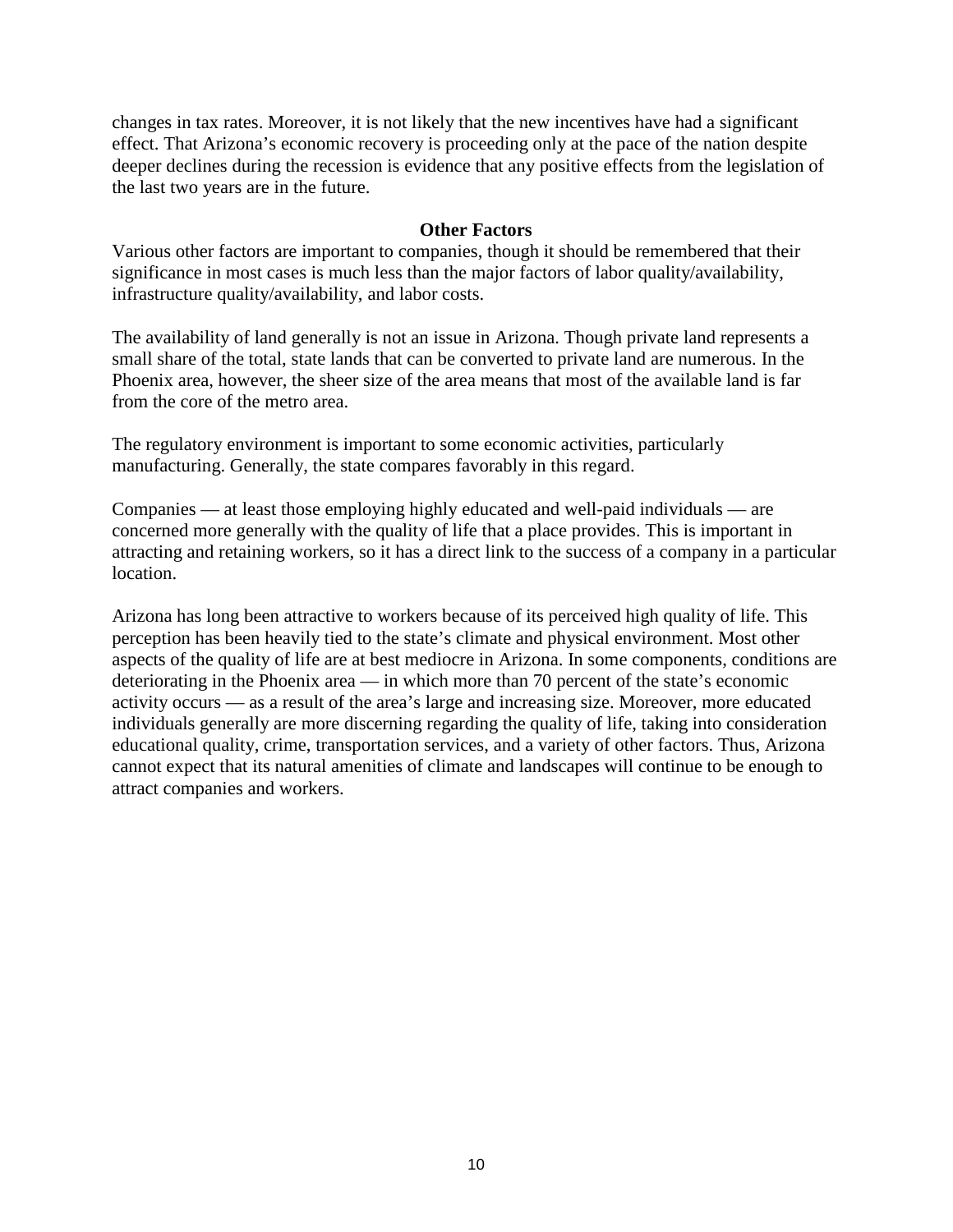### **OUTLOOK**

Without considering the recent tax/incentive legislation, most economic forecasts issued over the last several years have been consistent in expecting economic growth to accelerate over the next few years, by more in Arizona than nationally. International conditions, such as the debt situation in Europe, represent the major risk to this forecast — the performance of the national economy is very much affected by international conditions. Arizona's economy also is influenced by international conditions, but is particularly tied to the national situation.

The length of the expansion is always difficult to predict but it is likely to last several years from its onset in 2009 or 2010. The economy is unlikely to regain its 2007 level before 2014 (or even 2015 in Arizona). The expansion inevitably will end in another recession.

Despite the end of the temporary sales tax in mid-2013, public revenues may be adequate for the current low levels of spending for a few years, since Arizona's highly cyclical economy is likely to boost public revenues over the next few years. But as population and business growth picks up and places added demands on public services, as the tax packages of the last two years are phased in, and as the economy begins to slow, the inadequacies of the existing revenue system will become obvious. Another public finance crisis is likely in the next economic downturn.

The recently passed reductions in business taxes and enhancement of incentives likely will help the state attract and grow cost-conscious, lower-wage economic activities. As has been the case over the last two decades, the additional public revenue collected from enhanced business activity will fall far short of offsetting the hundreds of millions of dollars of lost revenue resulting from the recent legislation, and the enhanced activity will lead to greater demand for public services.

The effect of the recent legislation on other types of economic activities is not as clear since public revenues are used to provide infrastructure and services needed by businesses. The recent business tax reductions were not offset by revenue increases elsewhere, meaning that public revenues will decline. Further, these tax cuts and enhanced incentives come after nearly two decades of substantial state government revenue reductions and spending cuts. As a result, the public sector no longer has the resources to provide the infrastructure and services that it previously provided. For the higher-paying, higher-technology businesses expected to lead future growth and that highly value public infrastructure and education, the recent legislation could have a net negative effect.

In order to improve productivity and prosperity in Arizona, then the recent legislation must be accompanied by programs to improve education and workforce skills and to increase the quality and availability of the physical infrastructure. Arizona's public sector will have to spend far more than the current levels in order for the state to be competitive.

Arizona has considerable capacity to modernize its sales tax base or to restore a portion of the reductions in personal taxes in order to raise additional revenues to provide needed public services. The individual tax burden in Arizona is very low, compared to the ability of its residents to pay, its historical levels, and the current tax burden in other states.